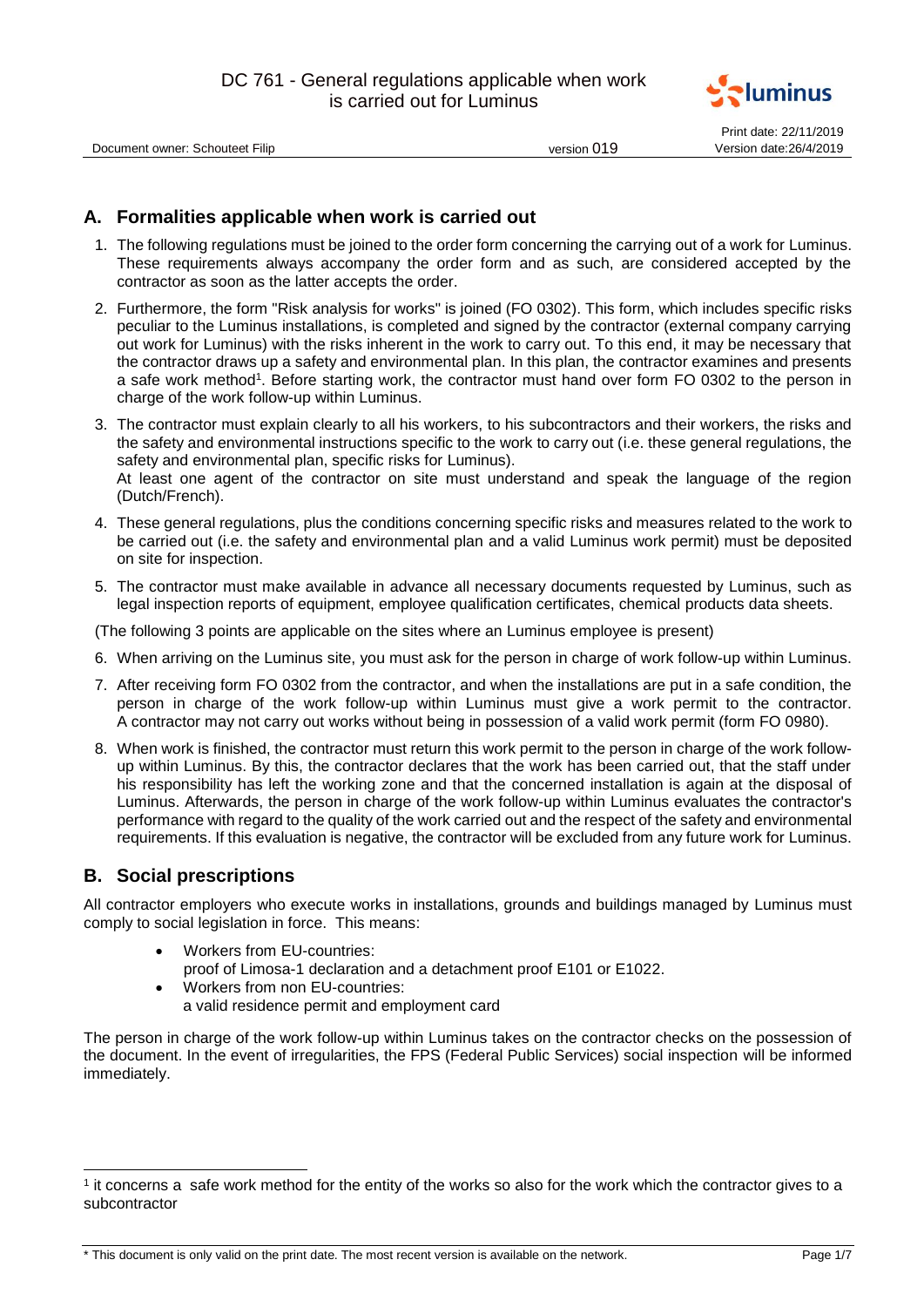

Document owner: Schouteet Filip version 019

Print date: 22/11/2019

# **C. Requirements on safety, wellbeing and environment**

## **1. General remarks**

- 1. Any legislation enforced in Belgium concerning safety, wellbeing and environment must be strictly respected at Luminus. Among such regulations are the ARAB, the law of 04.08.1996 concerning the workers' wellbeing while carrying out their work, the CODEX on wellbeing at work, the AREI, VLAREM, …
- 2. Moreover, safety norms and codes of good practice must be complied with (e.g. EN HD 1000 and HD 1004 for stationary and moving scaffoldings).
- 3. Unless explicitly stated otherwise, the contractor must, himself and at his own expense, ensure the necessary protective equipment and measures
- 4. The contractor ensures as soon as possible the removal of all waste generated during the work (except where otherwise agreed). The waste must be removed in respect with the valid legislation.
- 5. The contractor is responsible for the safety of the works which are confided to him, for the safety of his workers, the subcontractors and anyone who can be put in danger by his work. For that purpose the contractor should, before the work activities start, take following measures:
	- Read the information received from Luminus and ascertain himself beforehand of the risks which are typical for the work to carry out and for the workplace.
	- Examine this information, draw up the necessary instructions on the basis of this information and inform his employees and subcontractors in a language easy to understand.
	- Put collective and personal protective equipment at the disposal of his employees and subcontractors in order to carry out the work safely.

The contractor is responsible for the monitoring of the compliance to the safety and environmental requirements concerning his work.

- 6. The contractor will inform the person in charge of the work follow-up within Luminus of each external circumstance which could put him in the impossibility to carry out the work activities in accordance with the concerning requirements. This information should be confirmed in writing within 24 hours.
- 7. Luminus reserves the right to check the imposed safety and environmental instructions to keep up its good reputation concerning environment and safety, to ensure the safety of its own and other personnel, the safety of the contractors, and to protect the environment. This supervision does not include any transfer of authority or responsibility.

If the contractor does not respect the safety and environmental instructions, Luminus can take any necessary measure at the contractor's expense. These measures also involve the possibility for Luminus to stop the work (even to replace the contractor by another one), with every penalty concerning the non-respect of execution deadlines remaining unconditionally valid and no costs being recovered from Luminus.

8. Luminus reserves the right to invoice a fine of 2.500  $\epsilon$  for each committed serious environmental offence (with a maximum of 25% of the invoice amount) and to deduct this amount from the invoice. By paying this fine, the contractor is not exempted from his responsibilities in case of for example sanitation costs resulting from the offence committed by the contractor.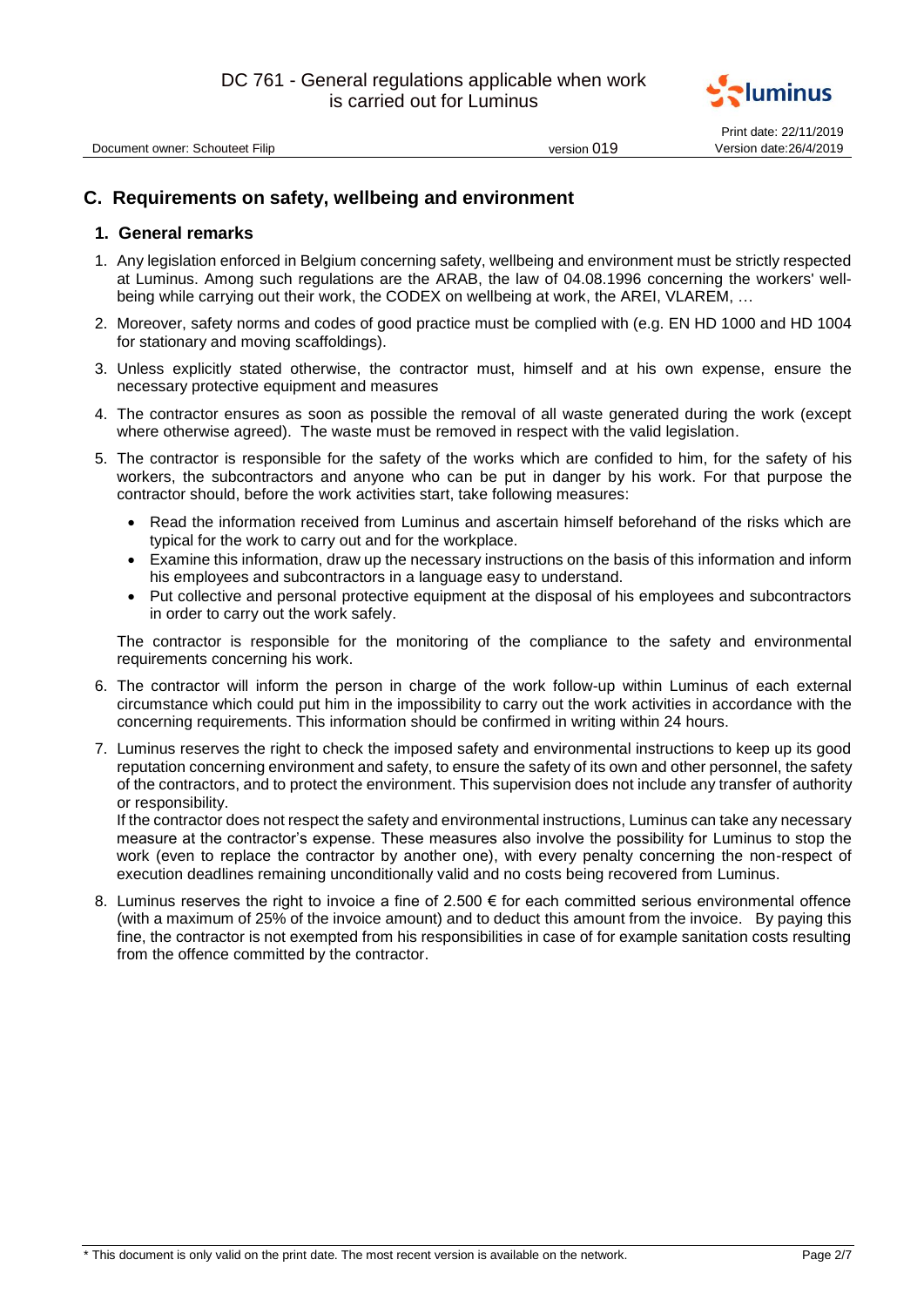

| Document owner: Schouteet Filip |  |
|---------------------------------|--|
|                                 |  |

Print date: 22/11/2019 version 019 Version date: 26/4/2019

# **2. Coordination of the activities**

- 1. The activities concerning safety should be coordinated in case personnel of different companies are working on the site at the same time. Supposing that the work, which has to be carried out, involves risks for the employees other than those of the contractor, the person in charge of the work follow-up within Luminus should be informed and the contractor should take the necessary actions. In case the contractor cannot take the necessary actions to overcome the risk he is obliged to determine the necessary actions by mutual agreement with Luminus and with the other contractors, according to the safety regulations applicable at Luminus.
- 2. To ensure the coordination concerning safety the contractor will appoint a responsible to do the follow-up of the works. This person must be competent enough, considering the specific safety problems which can occur.
- 3. Because of the coordination of the safety rules, coordination meetings can be organized on the initiative of Luminus or of the contractor in function of the needs. Following parties will attend these meetings:
	- The person in charge of the work follow-up within Luminus. This person can be assisted by a prevention officer or by a safety coordinator who is appointed by Luminus.
	- The responsible coordinators from other contractors who carry out works for Luminus.
	- The responsible of the contractor.

The person in charge of the work follow-up within Luminus, or the safety coordinator who is appointed by Luminus, will make the minutes of this meeting, which has to be signed by all parties.

## **3. Points of particular interest**

1. Entrance control

(only applicable on the Luminus thermal and hydraulic power plants and at the offices)

To ensure your safety and the safety of possible emergency services, Luminus wishes to be kept informed of all the people present in the station. The procedure for access to the sites of Luminus is applicable. It is the responsibility of the contractor that all his workers register and deregister consequently at the reception or at the control room before entering or leaving the site.

## 2. Parking of vehicles on site

Vehicles from outside companies are to be parked outside the site, except for activities which require a vehicle on the site: unloading, loading, discharging of a tank lorry, …

While staying on the site, they must park in such a way that they do not block the way for emergency services. If a vehicle obstructs the passage anyway, it must always be possible to displace it immediately and therefore, the key of the vehicle must remain on the contact. After unloading, a vehicle must immediately park out of the site.

Luminus reserves the right to inspect the contractor's vehicles located on our site on the presence of dangerous products or other materials or equipment that could represent a risk for our employees, our installations or for the environment.

## 3. Works at height

If work must be carried out more than 2 meters above the ground and if there is a risk of falling, collective protections are indispensable (scaffoldings, platforms with railings and skirting boards, safety nets…). If this is not possible, individual protections against falling are always required (life belts, lifelines…).

Every employee who works at height must have received the necessary instructions and training (and this must also be demonstrated to Luminus).

4. Scaffoldings

Scaffoldings must be built by skilled and qualified persons. Their floors must be equipped with the necessary railings and skirting boards. Each floor must be safely accessible (ladder, hatch in the floor).

Before use, after every modification and at least once a week, scaffoldings must be controlled by a qualified person. He puts a notice on the entrance ladders indicating if the scaffolding can be entered.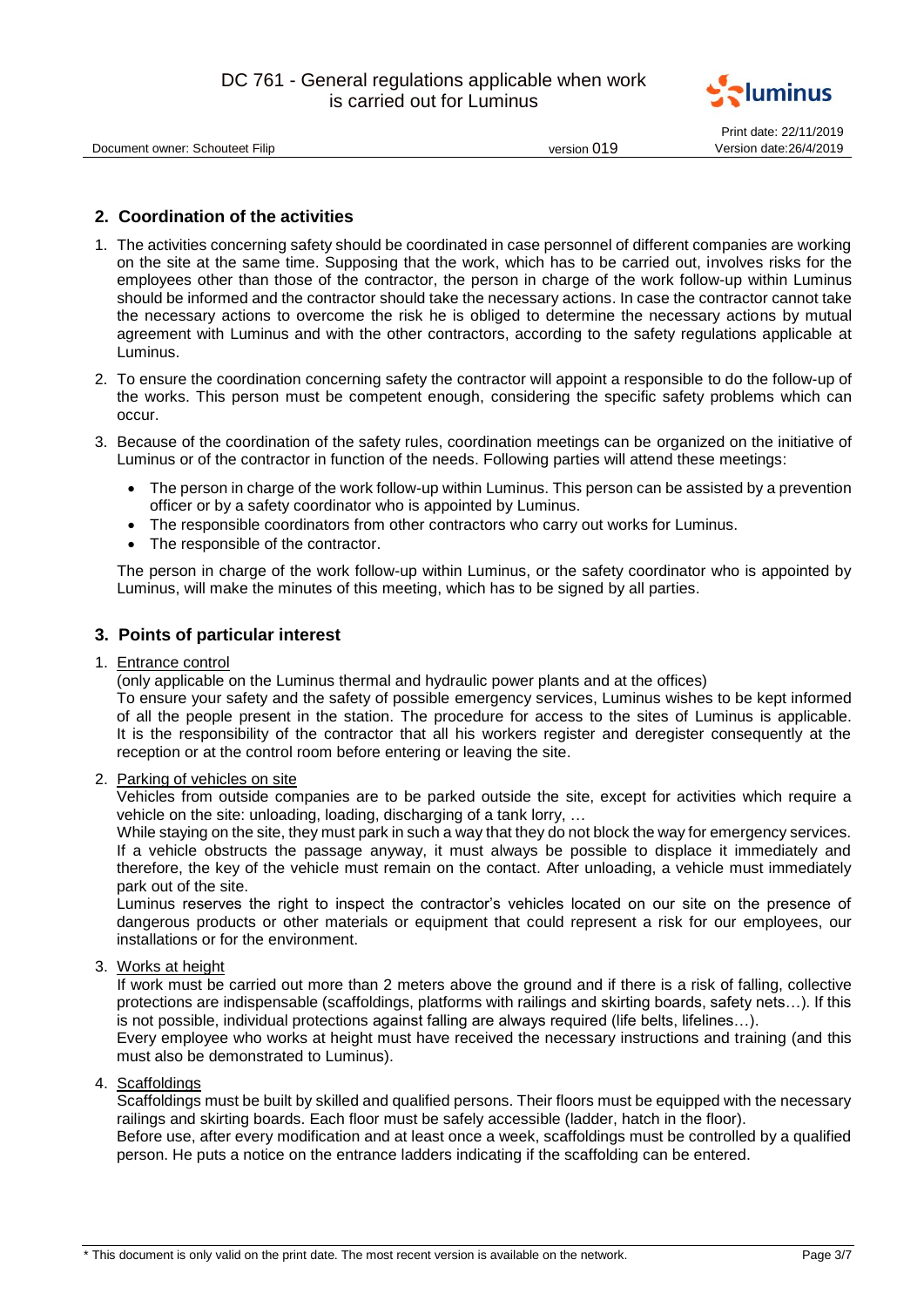

|                                 |             | Print date: 22/11/2019  |
|---------------------------------|-------------|-------------------------|
| Document owner: Schouteet Filip | version 019 | Version date: 26/4/2019 |

5. Ladders

Ladders may only be used to move to a higher or lower surface, or to carry out light activities of short duration where the deployment of a scaffold or aerial platform is technically not feasible.

The good condition of ladders must be checked before each use and periodically (solidity, no damage, antiskid shoes). A ladder with more than 25 rungs must always be anchored at the top (and if desired at the foot). If this is not possible or if someone must climb up the ladder during its anchoring, the ladder is held by another person to avoid any risk of falling or tipping over.

6. Use of an aerial platform

Aerial platforms can only be manipulated by competent persons. As this concerns a safety function, these persons must have a medical check-up every year. Before the aerial platform is used its inspection report and good functioning must be checked.

In the cage of the aerial platform one should always protect himself with a safety harness with safety line and shock absorption.

# 7. Lifting devices

For any lifting device used, there must be at least a copy of a valid inspection report on site (three-monthly inspection).

8. Use of a roller bridge / fork-lift truck

Operating such machines is a safety function. Their operators must be trained for it and have a medical check-up every year. To operate such Luminus devices, you must beforehand receive the written authorization from the person in charge of the work follow-up within Luminus. This authorization must be signed by a person authorized by the contractor.

9. Danger of fire or explosion

If the contractor has to carry out welding or grinding work or to enter zones with danger of explosion, he must have a fire permit from the person in charge of the work follow-up within Luminus. Without this permit, starting the above-mentioned work is not allowed.

The contractor must provide for the necessary fire extinguishers in a sufficient number for all activities with fire risk, unless otherwise agreed with Luminus.

During the work, the fire equipment, evacuation roads, exits and emergency exits must stay clear. Fire doors may not be blocked open. Hydrants and fire hoses of Luminus may not be used for other activities.

10. Use of chemicals

If the contractor uses his own chemical products, he must attach the safety date sheets to the risk analysis or the safety and environmental plan. The products used by the contractor need to be approved by Luminus before they can be brought on site and used.

11. Electricity

Works on – or near – installations under tension may only be carried out by cautioned or qualified people (AREI BA4-BA5). These persons must take the necessary protection and isolation measures.

In case yard power supplies or a yard sheds are used, they should be provided with a perfect and valid inspection report.

12. Personal protective equipment and work clothes

In production buildings and workshops a safety helmet, safety glasses, safety shoes and work clothes with long sleeves (and flame retardant, heat resistant and anti-electrostatic properties) are mandatory.

13. Isolated work and confined space

The contractor has (unless otherwise agreed) to take measures so that each of his workers has adapted alarm equipment at his disposal. If dangerous work has to be carried out, there must be a second person that can give alarm rapidly.

For work in a confined space, there must always be someone present at the manhole, at least in eye contact with the worker.

14. Use of materials from Luminus

Unless written permission given by the person in charge of the work follow-up within Luminus, it is forbidden to use any material of Luminus.

Before and while using the Luminus material, the contractor should make sure that this material is in good and safe condition, that the employees who use the material are competent enough and that they know and apply the safety instructions given to them. The contractor takes the complete responsibility concerning accidents due to the use of the material of Luminus by him or by his subcontractors.

After use the material should be returned to Luminus in good condition.

<sup>\*</sup> This document is only valid on the print date. The most recent version is available on the network. Page 4/7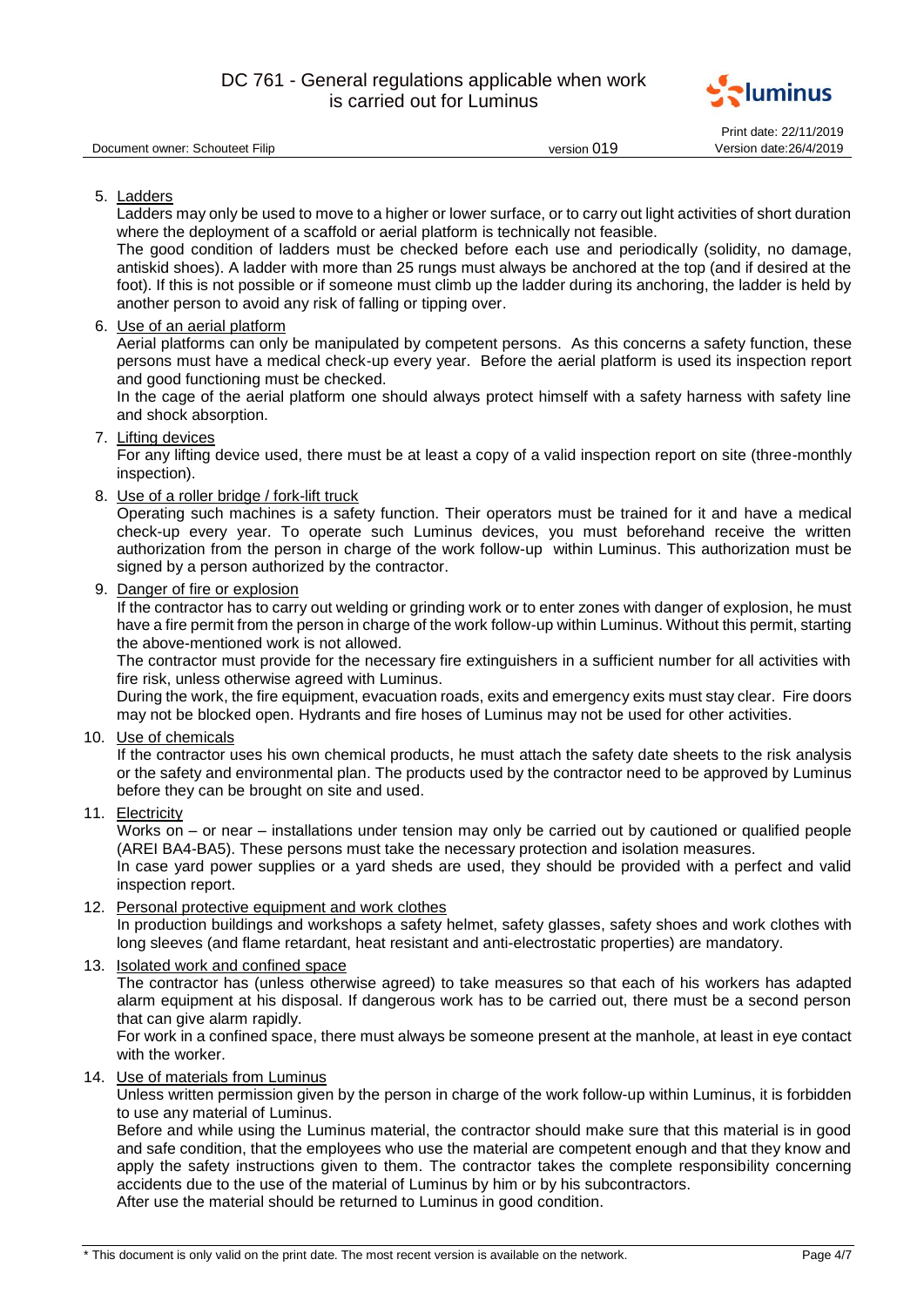

|                                 |             | Print date: 22/11/2019  |
|---------------------------------|-------------|-------------------------|
| Document owner: Schouteet Filip | version 019 | Version date: 26/4/2019 |

## 15. Waste

It is forbidden to discharge waste liquids (resulting from the contractor's works) or chemicals (used for the contractor's works) in the drains or surface water in and around the Luminus sites. Waste depositing and burning is also forbidden.

For waste coming from Luminus installations, and removed when carrying out the works, the contractor must submit a removal and processing attestation to Luminus before being paid for his work.

## 16. Soil

If activities of the contractor can result or have resulted in soil pollution, this must be reported immediately to the person in charge of the work follow-up within Luminus. In consultation, in which the environmental coordinator of Luminus will be involved, the necessary steps will be undertaken to report the pollution to the Environmental Inspection authorities and to clean up the pollution.

The end of the contract with the contractor does not exempt him of possible obligations if later it would become clear that his activities have caused soil pollution.

## 17. Noise

Activities with important noise nuisance for the surrounding area must be avoided. However, if the work makes it unavoidable, the person in charge of the work follow-up within Luminus must be asked in writing when those activities may be carried out.

## 18. Hygiene

Meals cannot be eaten in the buildings of Luminus, unless in designed areas, with approval of Luminus and with respect to the necessary hygiene measures.

Sanitary installations will be at your disposal. When the sanitary installations of Luminus are used one should respect the elementary regulations of hygiene.

The contractors who received permission to install a yard wagon and/or shed on the site of Luminus are obliged to provide the necessary sanitary installations and refectories for their employees. These sanitary installations and refectories should be kept in a clean condition.

A refectory is at the disposal for other contractors in case works are carried out in a power plant. In other cases the contractor should provide the necessary eating facilities (unless stated otherwise).

## 19. No smoking

On all the sites of Luminus it is not allowed to smoke.

## 20. Alcohol & drugs

Alcoholic drinks, drugs and other narcotics cannot be brought on the Luminus sites by the contractor or his employees. No entrance is allowed for anyone who is under the influence of these narcotics.

## 21. Dangerous situations

The contractor has to report to the person in charge of the work follow-up within Luminus any dangerous situation, obstacle, … which he comes across while working for Luminus.

# 22. End of the works

If, when works are finished, the contractor takes collective protective equipment away which leads to some dangerous situation, he is obliged to inform in advance the person who is charge of the work follow-up within Luminus.

## 23. Energy use

Use equipment that meets the European energy efficiency legislation (if applicable).

Have an energy efficient way of working, e.g. use of energy efficient lighting (LED), switch lights off when there is sufficient daylight or when leaving the work area for a long time, put your energy consuming equipment off when leaving the work area for a long time.

Keep doors and windows of heated or cooled spaces always closed.

Report energy losses (e.g. compressed air loss).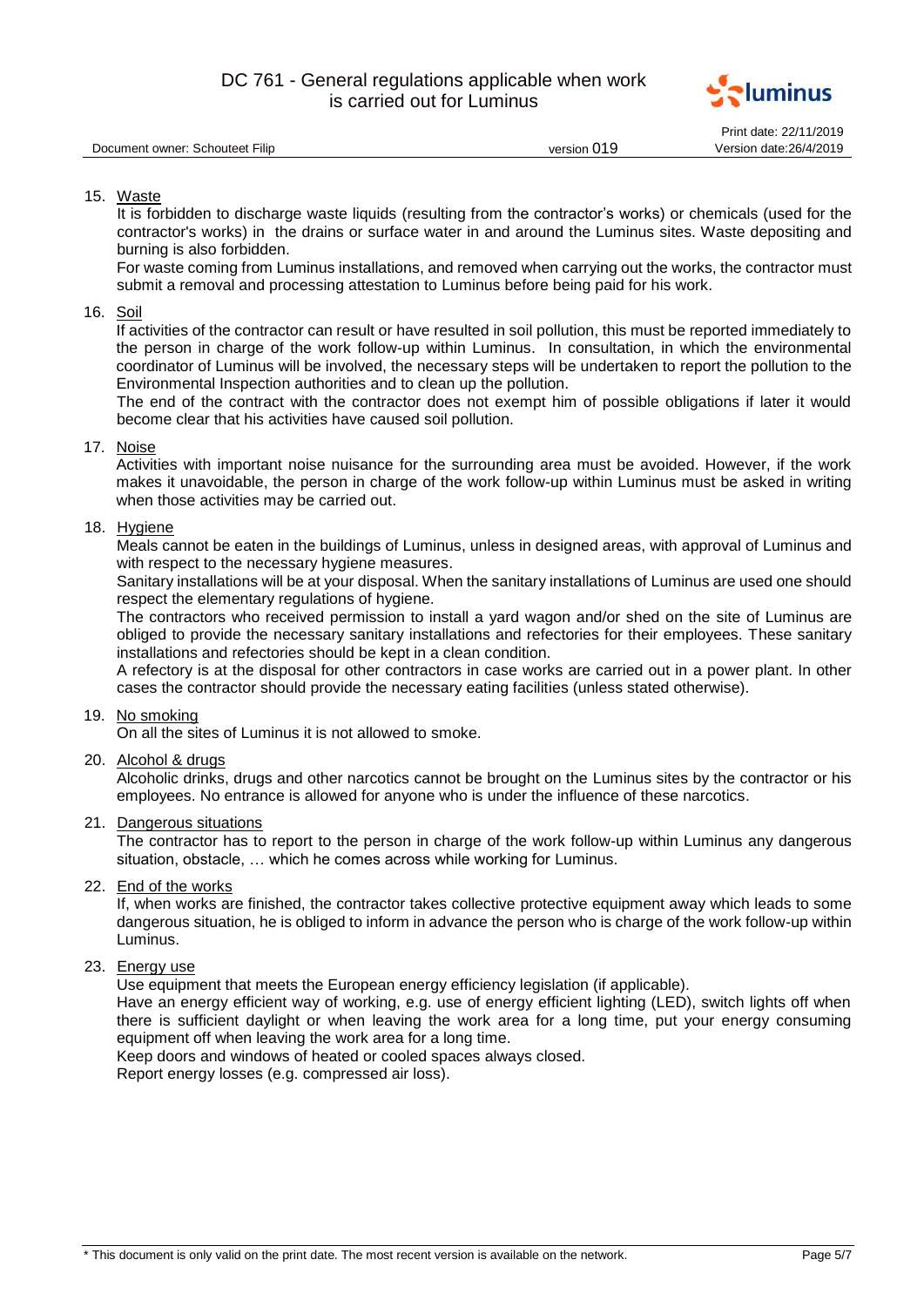

Document owner: Schouteet Filip version 019 version 019

Print date: 22/11/2019

# **4. Life-Saving rules**

The following 'life-saving rules' should by applied by everyone – both by employees of Luminus and by contractors.

#### Life-Saving Rules **GENERAL SAFETY**







I always wear my seat belt and respect speed limits



I never work or drive under the influence of alcohol or drugs

#### **Life-Saving Rules SITE & FIELD SAFETY**



I never walk or stand under a suspended load



I only work on potentially energised equipment if energy sources are isolated



I always wear a life jacket when working near water in the absence of collective protection



I always maintain a safe distance from moving equipment



I always use the specified protective equipment when I perform live work

I always protect myself against falling from height and protect others from falling objects



I always obtain authorisation, atmosphere control and supervision before entering a confined space